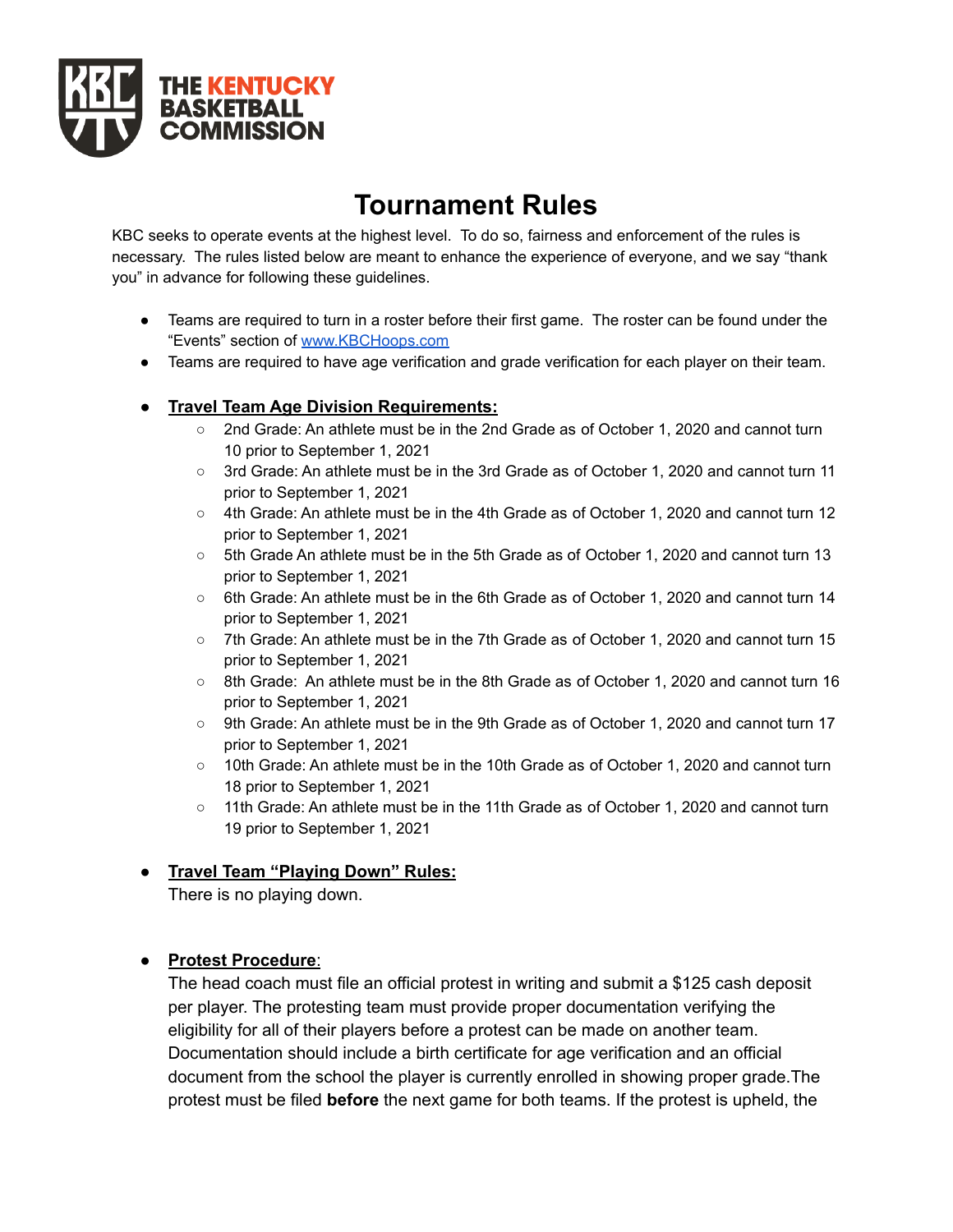

proper disciplinary actions will be taken and the cash deposit shall be returned to the head coach that submitted the protest. If proper documentation cannot be provided to prove the player's eligibility, the player will be held out of competition until proper proof can be presented. All games that the player in question competed in will be counted as forfeits. The ruling of the protest is the sole discretion of the Coast 2 Coast or KBC staff member in charge at that time.

# **IF A TEAM IS CAUGHT PLAYING WITH INELIGIBLE PLAYERS, TEAM AND HEAD COACH WILL BE BANNED FROM ALL KBC TOURNAMENTS FOR AN ENTIRE CALENDAR YEAR.**

# **● KBC Tournament Rules Grades 2nd Grade-8th Grade:**

- Two 12-minute halves
- Teams will have a total of four timeouts (One full and one 30-second timeout per half)
- Players will foul out at 5 personal fouls
- Bonus will be enforced after the 7th team foul in half. Double bonus enforced after 10th team foul in half.
- Running clock will be enforced when a team is ahead by 20 points or more in second half
- Remaining timeouts do not carry into overtime
- Each overtime period will be 2mins
- Teams will be granted one full timeout each overtime period
- Women will play with 28.5 size basketball
- Boys will play with 28.5 size basketball until 5th Grade. Boys grades 6-8 will play with a 29.5 size basketball

# **● KBC Tournament Rules 9th Grade-11th Grade**

- Two 15-minute halves
- Teams will have a total of four timeouts (One full and one 30-second timeout per half)
- Players will foul out at 5 personal fouls
- Bonus will be enforced after the 7th team foul in half. Double bonus enforced after 10th team foul in half.
- Running clock will be enforced when a team is ahead by 20 points or more in the second half. Clock will continue to run until the losing team cuts the deficit to 15 points.
- Remaining timeouts do not carry into overtime
- Each overtime period will be 2mins
- Teams will be granted one full timeout each overtime period
- Women will play with 28.5 size basketball
- Boys will play with a 29.5 size basketball

# **● KBC Middle School Team Tournament Rules:**

○ Players must attend the same middle school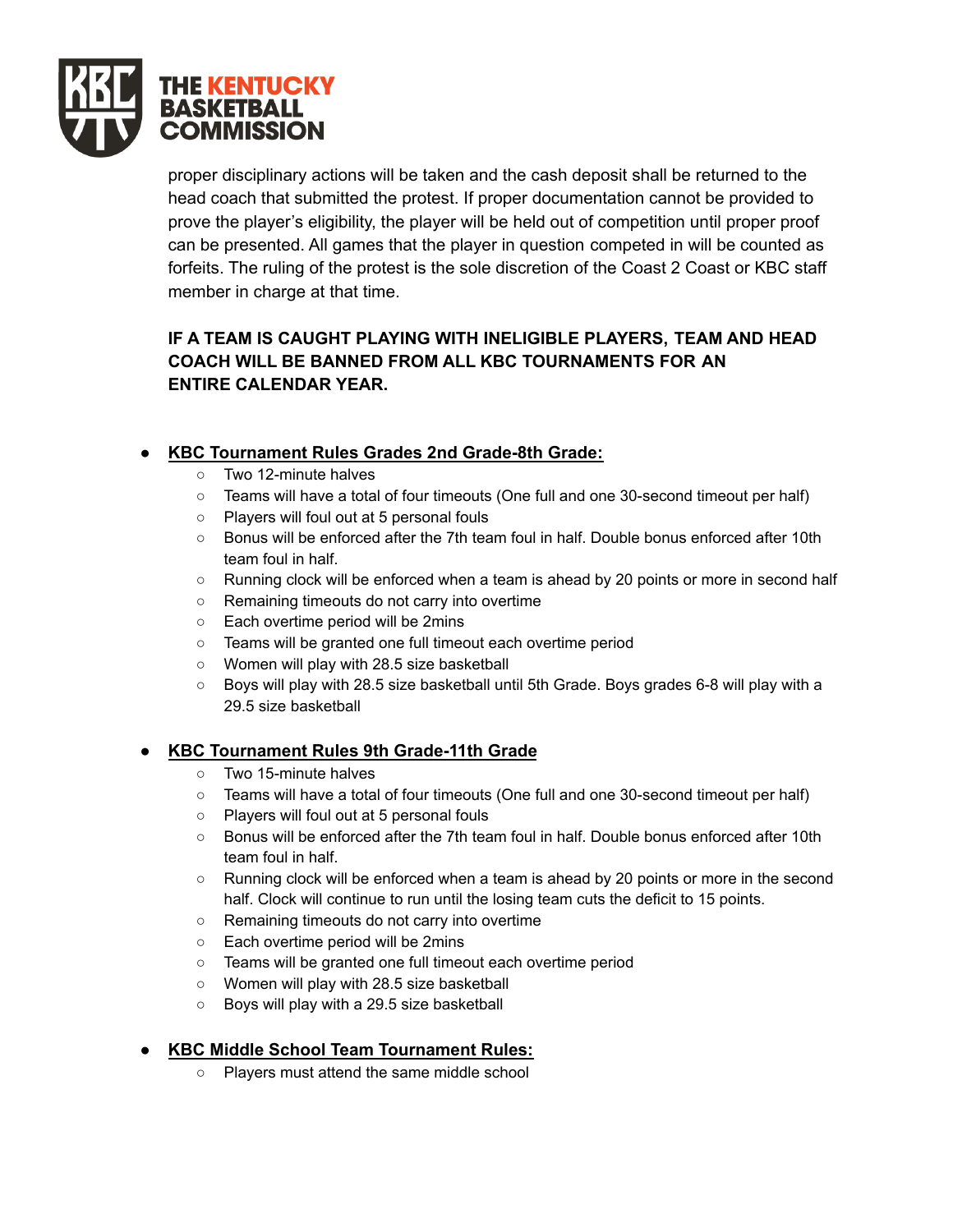

- Players who also play on the high school team **are** permitted to play, but every player participating in the tournament must have played at least three (3) official middle school games against other official middle school teams (not AAU/Travel teams).
- Players are eligible to "play up" to a higher grade level, but players are not permitted to "play down" into a lower age group, no matter their age.
- Games will be 6 minute quarters and coaches will have the typical allotment of timeouts 3 Full Timeouts and 2 30 Second Timeouts.
- Games will follow typical middle school rules
- Running clock will be enforced when a team is ahead by 20 points or more
- Games will be played with a 29.5 size basketball

#### **● Pool Tie-breaker Rules:**

- 1. Head to Head
- 2. Point Differential 15 point maximum
- 3. Points Allowed
- 4. Coin flip

#### **● Behavior/Ejection Rules:**

- KBC wants the best game atmosphere possible! We want fans to cheer and support their team! However, certain actions will not be tolerated and are grounds for removal from the premises or an extended ban from the facility, such as:
	- Cursing at or towards officials, coaches, players, other fans, and KBC staff members
	- Threatening officials, coaches, players, other spectators, and KBC staff members
	- Fighting and physical altercations
	- Excessive harassment of officials, coaches, players, other spectators, and KBC staff members
- If an official ejects a coach or spectator, that spectator MUST leave the building for the remainder of that game. Depending on the severity of the actions, the KBC staff may determine that the ejection will be longer than one game. No refunds will be given to the ejected spectator.
- Players ejected for fighting will serve a minimum of one (1) game suspension. That suspension will be for the next scheduled game. Depending on the severity of the actions, the KBC staff may determine that the suspension will be longer than one game.
- If a coach leaves the bench area to go to get a member of the KBC staff to complain about officiating, that coach will be assessed a technical foul. Just as in high school, college, and pro games, coaches are not able to change the current referees or leave the bench area to call the assignor to complain.
- KBC Staff reserves the right to remove spectators or participants that are deemed to be a disruption or a potential problem based off of past actions

We look forward to hosting the most exciting tournaments possible! KBC events are a celebration of the game of basketball and the hard work and effort the players, coaches, and administration have put